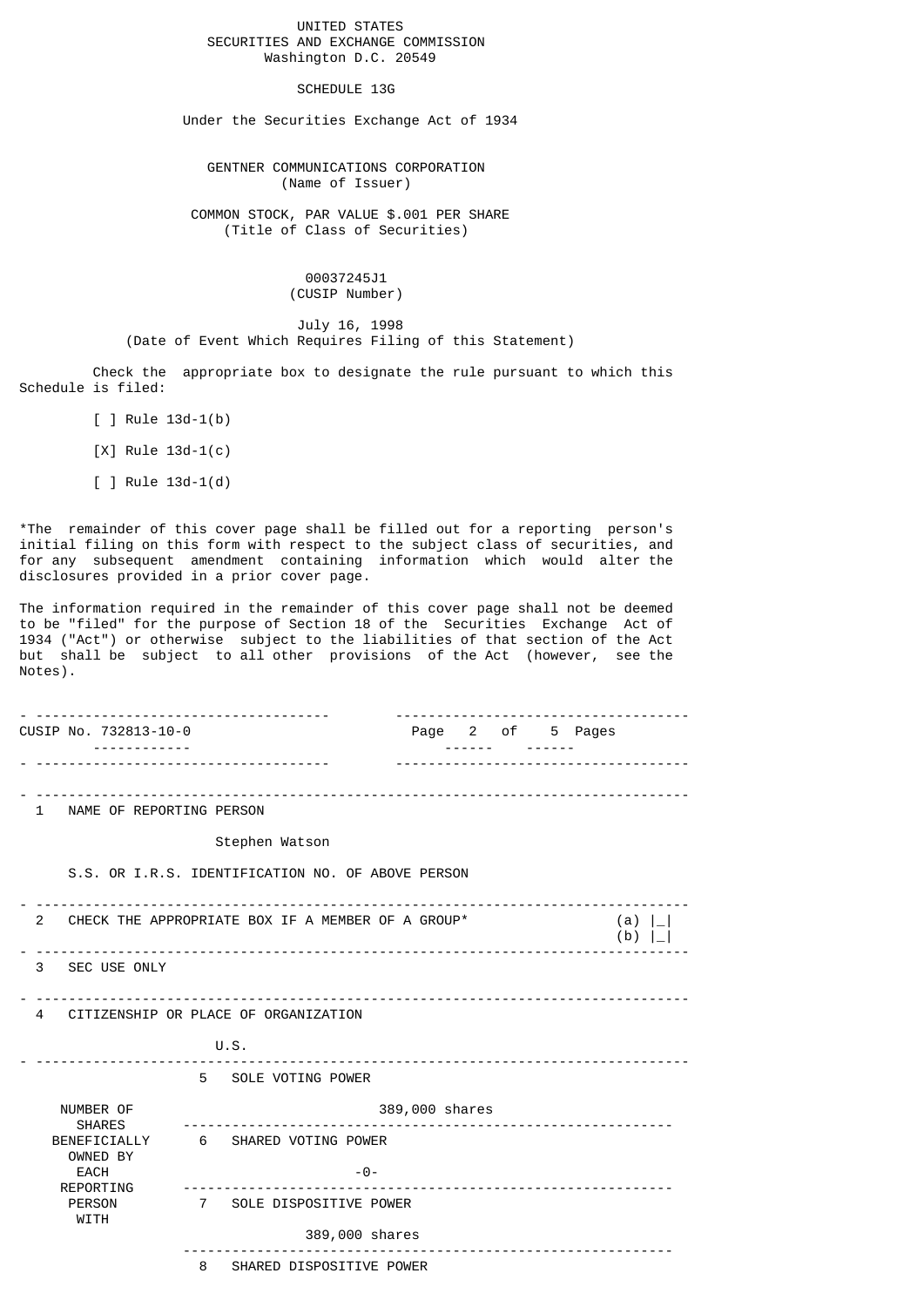|    | -0-                                                                      |
|----|--------------------------------------------------------------------------|
| 9  | AGGREGATE AMOUNT BENEFICIALLY OWNED BY EACH REPORTING PERSON             |
|    | 389,000 shares                                                           |
| 10 | CHECK BOX IF THE AGGREGATE AMOUNT IN ROW (9) EXCLUDES CERTAIN<br>SHARES* |
| 11 | PERCENT OF CLASS REPRESENTED BY AMOUNT IN ROW (9)                        |
|    | 5.1%                                                                     |
| 12 | TYPE OF REPORTING PERSON*<br>ΙN                                          |
|    |                                                                          |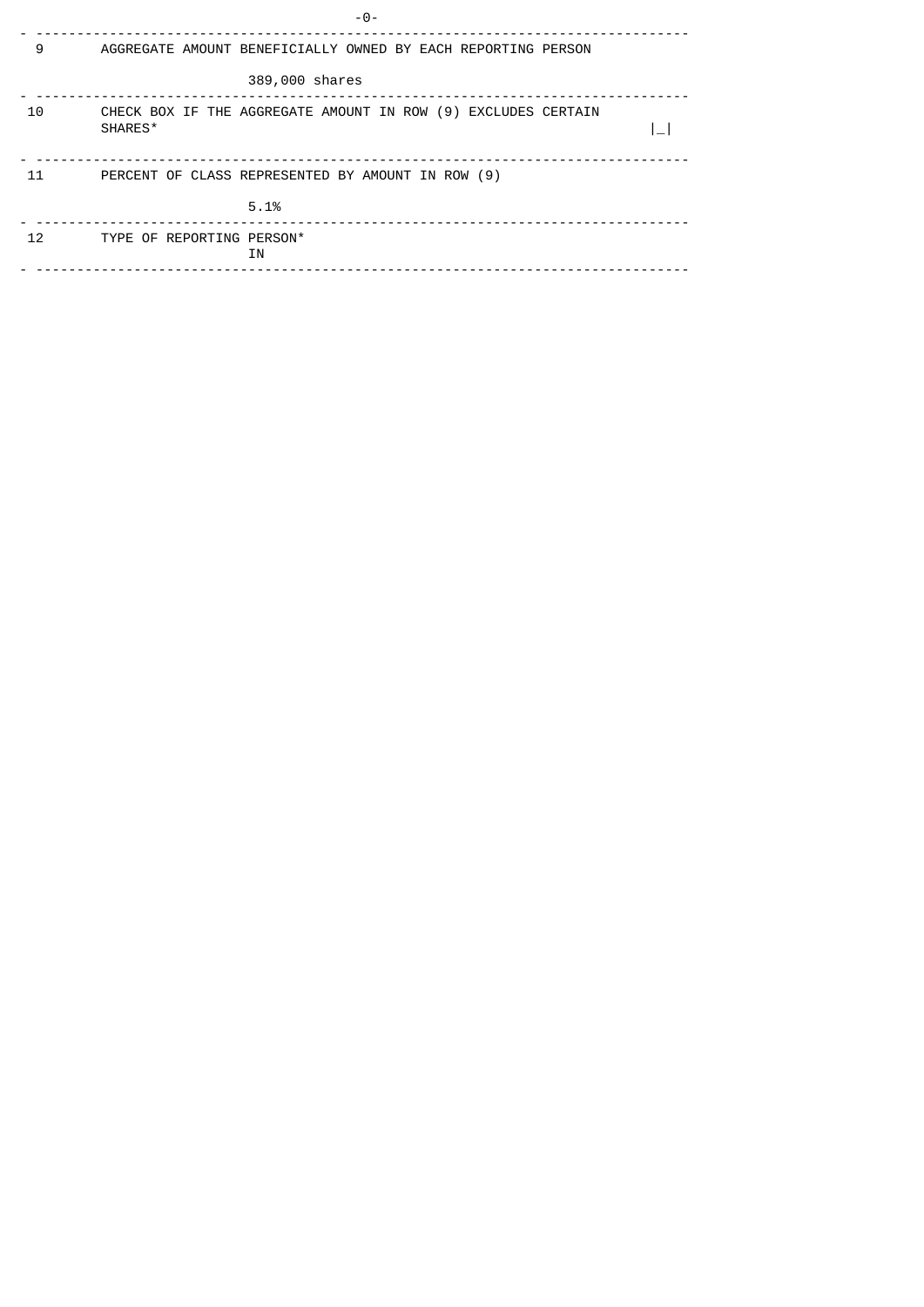Item 1(a). Name of Issuer: Gentner Communications Corporation Item 1(b). Address of Issuer's Principal Executive Offices: 1825 Research Way Salt Lake City, UT 84119 Item 2(a). Name of Person Filing: Stephen Watson Item 2(b). Address of Principal Business Office or, if None, Residence: 237 Park Avenue, Suite 801 New York, NY 10017 Item 2(c). Citizenship: United States Item 2(d). Title of Class of Securities: Common Stock, \$.001 par value Item 2(e). CUSIP Number: 00037245J1 Item 3. If this statement is filed pursuant to Rules 13d-1(b), or 13d-2(b) or (c), check whether the person filing is a: (a) [ ] Broker or Dealer registered under section 15 of the Act, (b) [ ] Bank as defined in section 3(a)(6) of the Act, (c) [ ] Insurance Company as defined in section 3(a)(19) of the Act,

 (d) [ ] Investment Company registered under Section 8 of the Investment Company Act of 1940,

 $\sim$  3

(e) [ ] An investment adviser in accordance with  $ss.240.13d-1(b)(1)(ii)(E)$ ,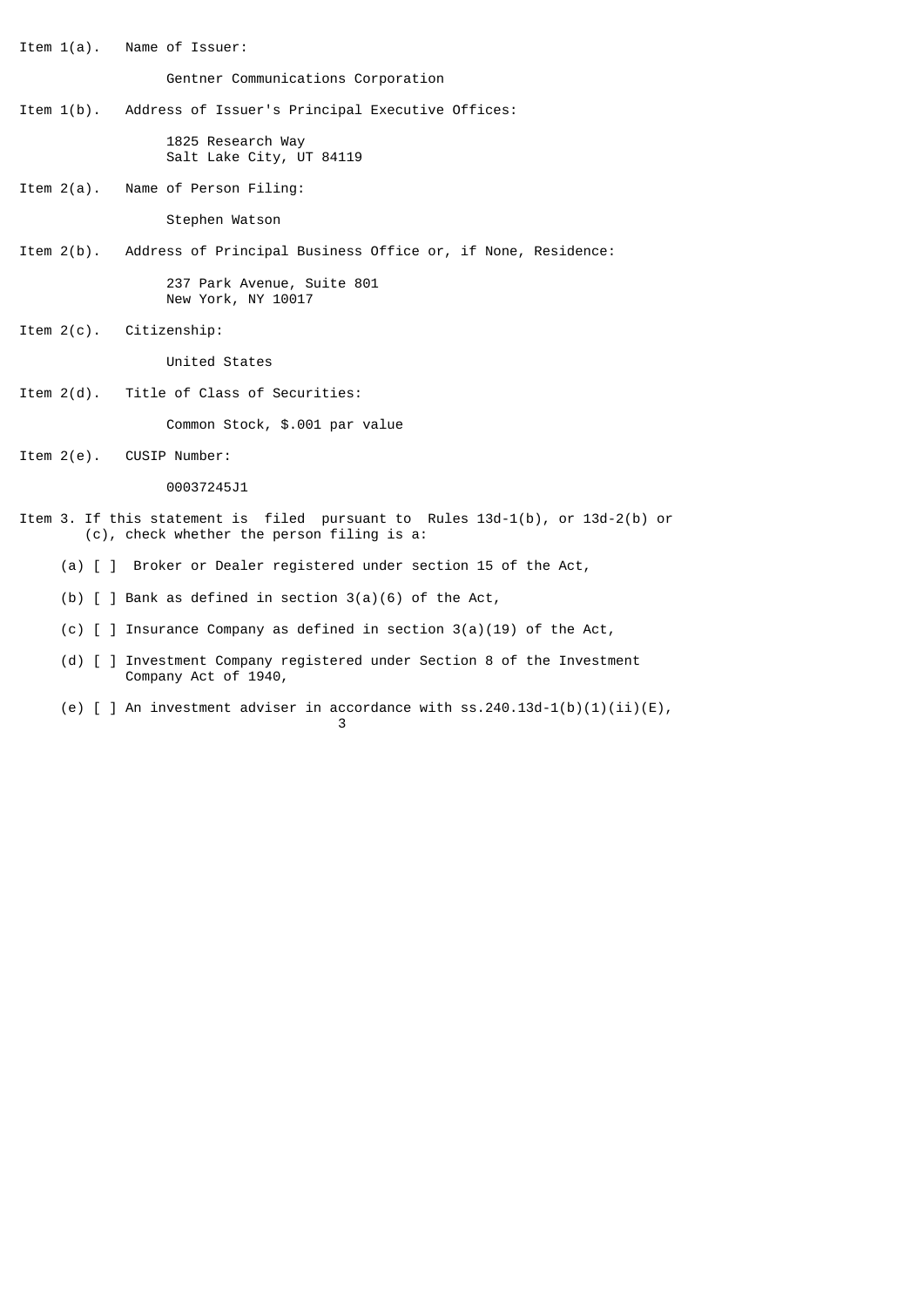- (f) [ ] An employee benefit plan or endowment fund in accordance with ss.240.13d-1(b)(1)(ii)(F),
- (g) [ ] A parent holding company or control person in accordance with ss.240.13d-1(b)(1)(ii)(G),
- (h) [ ] A savings association as defined in Section 3(b) of the Federal Deposit Insurance Act,
- (i) [ ] A church plan that is excluded from the definition of an investment company under section  $3(c)(14)$  of the Investment Company Act of 1940,
- (j)  $\lceil$   $\rceil$  A group, in accordance with ss.13d-1(b)(1)(ii)(J).

If this statement is filed pursuant to  $ss.240.13d-1(c)$ , check this box  $[X]$ .

Item 4. Ownership.

(a) Amount beneficially owned:

 389,000 shares (includes shares held by a private investment partnership, an offshore investment company and several managed accounts, as to all of which Mr. Watson has sole investment authority).

(b) Percent of class:

5.1%

- (c) Number of shares as to which such person has:
	- (i) Sole power to vote or to direct the vote: 389,000 shares<br>(ii) Shared power to vote or to direct the vote: -0-Shared power to vote or to direct the vote:  $-0$ -
		- (iii) Sole power to dispose or to direct the disposition of: 389,000 shares
- (iv) Shared power to dispose or to direct the disposition of: -0-

Item 5. Ownership of Five Percent or Less of a Class.

 If this statement is being filed to report the fact that as of the date hereof the reporting person has ceased to be the beneficial owner of more than five percent of the class of securities, check the following  $\lceil \cdot \rceil$ .

Item 6. Ownership of More Than Five Percent on Behalf of Another Person.

 An investment partnership, an offshore investment company and several managed accounts each have the right to receive dividends from and the proceeds of the sale of the subject securities. None of such parties owns beneficially more than 5% of the class.

4